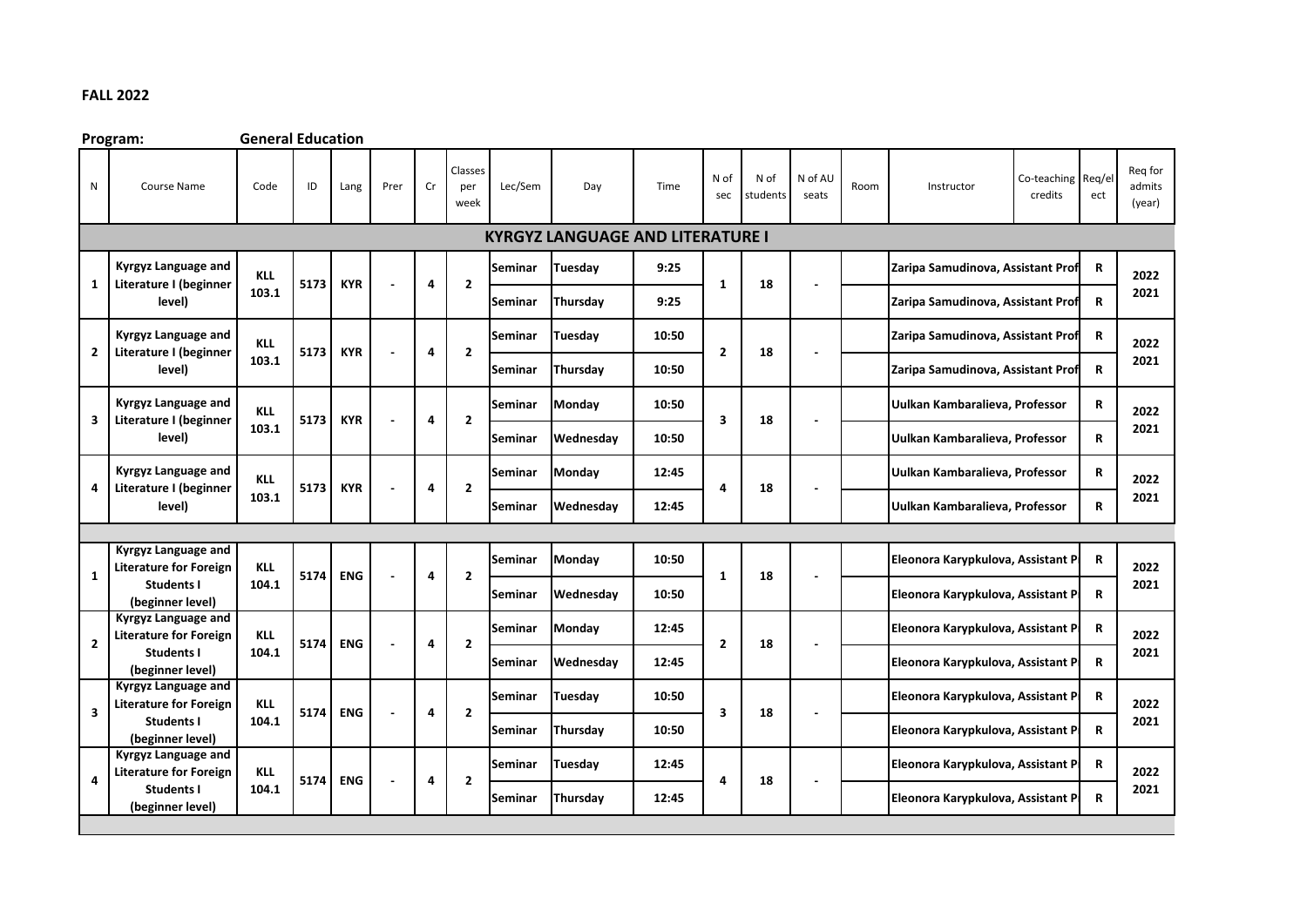| $\mathbf{1}$              | Kyrgyz Language and<br>Literature I<br>(intermediate level)                  | <b>KLL</b><br>203.1 | 5175 | <b>KYR</b> |                | 4                        | $\overline{2}$ | Seminar        | <b>Monday</b> | 10:50     | $\mathbf{1}$            | 18 |                | Zaripa Samudinova, Assistant Prof | $\mathbf R$                     | 2022         |
|---------------------------|------------------------------------------------------------------------------|---------------------|------|------------|----------------|--------------------------|----------------|----------------|---------------|-----------|-------------------------|----|----------------|-----------------------------------|---------------------------------|--------------|
|                           |                                                                              |                     |      |            |                |                          |                | Seminar        | Wednesday     | 10:50     |                         |    |                | Zaripa Samudinova, Assistant Prof | R                               | 2021         |
| $\overline{2}$            | Kyrgyz Language and<br>Literature I<br>(intermediate level)                  | <b>KLL</b>          | 5175 | <b>KYR</b> |                | 4                        | $\overline{2}$ | <b>Seminar</b> | <b>Monday</b> | 12:45     | $\overline{2}$          | 18 |                | Zaripa Samudinova, Assistant Prof | $\mathbf R$                     | 2022         |
|                           |                                                                              | 203.1               |      |            |                |                          |                | Seminar        | Wednesday     | 12:45     |                         |    |                | Zaripa Samudinova, Assistant Prof | $\mathbf R$                     | 2021         |
| 3                         | Kyrgyz Language and<br>Literature I                                          | <b>KLL</b><br>203.1 | 5175 | <b>KYR</b> |                | 4                        | $\overline{2}$ | Seminar        | Tuesday       | 9:25      | 3                       | 18 |                | Uulkan Kambaralieva, Professor    | $\mathbf R$                     | 2022         |
|                           | (intermediate level)                                                         |                     |      |            |                |                          |                | Seminar        | Thursday      | 9:25      |                         |    |                | Uulkan Kambaralieva, Professor    | R                               | 2021         |
| 4                         | Kyrgyz Language and<br>Literature I                                          | <b>KLL</b>          | 5175 | <b>KYR</b> | $\overline{a}$ | 4                        | $\overline{2}$ | Seminar        | Tuesdav       | 10:50     | 18<br>4                 |    |                | Uulkan Kambaralieva, Professor    | $\mathbf R$                     | 2022         |
|                           | 203.1<br>(intermediate level)                                                |                     |      |            |                |                          |                | Seminar        | Thursday      | 10:50     |                         |    |                | Uulkan Kambaralieva, Professor    | R                               | 2021         |
| <b>RUSSIAN LANGUAGE I</b> |                                                                              |                     |      |            |                |                          |                |                |               |           |                         |    |                |                                   |                                 |              |
| $\mathbf{1}$              | Russian Language I<br>(intermediate level)<br><b>COURSE PERIOD IS</b>        | <b>RUS</b>          | 5176 | <b>RUS</b> | $\overline{a}$ | $\mathbf{2}$             | $\overline{2}$ | Seminar        | Monday        | 10:50     | $\mathbf{1}$            | 18 |                | Svetlana Kunduzakova, Professor   | $\mathbf R$                     | 2022<br>2021 |
|                           | <b>SEPTEMBER 5th -</b><br><b>OCTOBER 5th</b>                                 | 203.1               |      |            |                |                          |                | Seminar        | Wednesday     | 10:50     |                         |    |                | Svetlana Kunduzakova, Professor   | $\mathbf R$                     |              |
| $\overline{2}$            | Russian Language I<br>(intermediate level)<br><b>COURSE PERIOD IS</b>        | <b>RUS</b>          | 5176 | <b>RUS</b> |                | $\mathbf{2}$             | $\overline{2}$ | <b>Seminar</b> | Monday        | 14:10     | $\overline{2}$          | 18 |                | Svetlana Kunduzakova, Professor   | $\mathbf R$                     | 2022         |
|                           | SEPTEMBER 5th -<br>OCTOBER 5th                                               | 203.1               |      |            |                |                          |                | Seminar        | Wednesday     | 14:10     |                         |    |                | Svetlana Kunduzakova, Professor   | $\mathbf R$                     | 2021         |
|                           | Russian Language I<br>(intermediate level)                                   | <b>RUS</b><br>203.1 | 5176 |            |                |                          |                | Seminar        | Tuesday       | 10:50     |                         | 18 |                | Svetlana Kunduzakova, Professor   | R                               | 2022         |
| 3                         | <b>COURSE PERIOD IS</b><br><b>SEPTEMBER 6th -</b><br><b>OCTOBER 6th</b>      |                     |      | <b>RUS</b> | $\overline{a}$ | $\overline{\mathbf{2}}$  | $\overline{2}$ | Seminar        | Thursday      | 10:50     | $\overline{\mathbf{3}}$ |    |                | Svetlana Kunduzakova, Professor   | $\mathbf R$                     | 2021         |
| 4                         | <b>Russian Language I</b><br>(intermediate level)<br><b>COURSE PERIOD IS</b> | <b>RUS</b>          | 5176 | <b>RUS</b> | $\overline{a}$ | $\overline{2}$           | $\overline{2}$ | Seminar        | Tuesday       | 14:10     | 4                       | 18 | $\blacksquare$ | Svetlana Kunduzakova, Professor   | $\mathbf R$                     | 2022         |
|                           | <b>SEPTEMBER 6th -</b><br><b>OCTOBER 6th</b>                                 | 203.1               |      |            |                |                          |                | Seminar        | Thursday      | 14:10     |                         |    |                | Svetlana Kunduzakova, Professor   | R                               | 2021         |
|                           | Russian Language I<br>(intermediate level)                                   |                     |      |            |                |                          |                | Seminar        | Monday        | 10:50     |                         |    |                | Svetlana Kunduzakova, Professor   | $\mathbf R$                     | 2022         |
| 5                         | <b>COURSE PERIOD IS</b><br>OCTOBER 10th -<br><b>NOVEMBER 9th</b>             | <b>RUS</b><br>203.1 |      | 5176       | <b>RUS</b>     | $\overline{\phantom{a}}$ | $\mathbf{2}$   | $\overline{2}$ | Seminar       | Wednesday | 10:50                   | 5  | 18             |                                   | Svetlana Kunduzakova, Professor | $\mathbf R$  |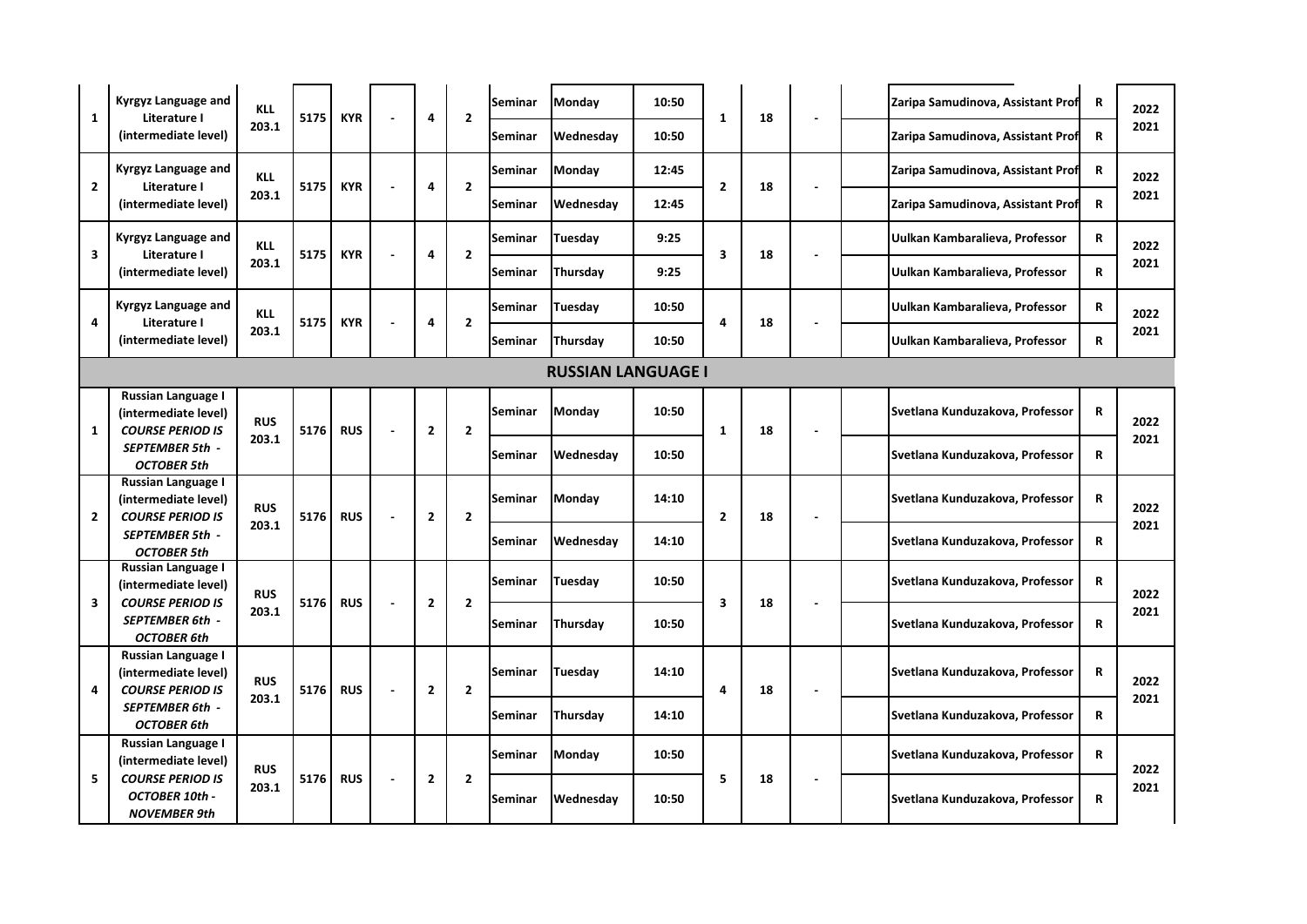| $\mathbf{1}$                           | Russian Language I<br>(advanced level)<br><b>COURSE PERIOD IS</b>                                           | <b>RUS</b>          | 5177 | <b>RUS</b> | $\overline{a}$           | $\mathbf{2}$   | $\overline{2}$ | Seminar        | <b>Monday</b>  | 12:45   | $\mathbf{1}$            | 18 |                          | Svetlana Kunduzakova, Professor          | $\mathbf R$                       | 2022         |      |
|----------------------------------------|-------------------------------------------------------------------------------------------------------------|---------------------|------|------------|--------------------------|----------------|----------------|----------------|----------------|---------|-------------------------|----|--------------------------|------------------------------------------|-----------------------------------|--------------|------|
|                                        | <b>SEPTEMBER 5th -</b><br><b>OCTOBER 5th</b>                                                                | 303.1               |      |            |                          |                |                | Seminar        | Wednesday      | 12:45   |                         |    |                          | Svetlana Kunduzakova, Professor          | $\mathbf R$                       | 2021         |      |
| $\mathbf{2}$                           | Russian Language I<br>(advanced level)<br><b>COURSE PERIOD IS</b>                                           | <b>RUS</b>          | 5177 | <b>RUS</b> | L,                       | $\overline{2}$ | $\overline{2}$ | Seminar        | Tuesday        | 12:45   | $\overline{2}$          | 18 |                          | Svetlana Kunduzakova, Professor          | $\mathbf R$                       | 2022<br>2021 |      |
|                                        | <b>SEPTEMBER 6th -</b><br><b>OCTOBER 6th</b>                                                                | 303.1               |      |            |                          |                |                | Seminar        | Thursday       | 12:45   |                         |    |                          | Svetlana Kunduzakova, Professor          | R                                 |              |      |
| 3                                      | Russian Language I<br>(advanced level)<br><b>COURSE PERIOD IS</b><br>OCTOBER 10th -<br><b>NOVEMBER 10th</b> | <b>RUS</b><br>303.1 | 5177 | <b>RUS</b> | $\overline{a}$           | $\mathbf{2}$   | $\overline{2}$ | <b>Seminar</b> | <b>Monday</b>  | 12:45   | $\overline{\mathbf{3}}$ | 18 |                          | Svetlana Kunduzakova, Professor          | $\mathbf R$                       | 2022         |      |
|                                        |                                                                                                             |                     |      |            |                          |                |                | Seminar        | Wednesday      | 12:45   |                         |    |                          | Svetlana Kunduzakova, Professor          | $\mathbf R$                       | 2021         |      |
|                                        | Russian Language I<br>(advanced level)<br><b>COURSE PERIOD IS</b><br>OCTOBER 11th -<br><b>NOVEMBER 10th</b> | <b>RUS</b><br>303.1 |      |            |                          | $\mathbf{2}$   | $\overline{2}$ | <b>Seminar</b> | Tuesday        | 12:45   | 4                       | 18 |                          | Svetlana Kunduzakova, Professor          | $\mathbf R$                       | 2022         |      |
| 4                                      |                                                                                                             |                     | 5177 | <b>RUS</b> | $\overline{\phantom{a}}$ |                |                | Seminar        | Thursday       | 12:45   |                         |    |                          | Svetlana Kunduzakova, Professor          | $\mathbf R$                       | 2021         |      |
| <b>RUSSIAN LANGUAGE as a FOREIGN I</b> |                                                                                                             |                     |      |            |                          |                |                |                |                |         |                         |    |                          |                                          |                                   |              |      |
| $\mathbf{1}$                           | <b>Russian Language</b><br>as a Foreign I<br>(beginner level)<br><b>COURSE PERIOD IS</b>                    | <b>RFL</b><br>103.1 | 5178 | <b>ENG</b> | J.                       | $\mathbf{2}$   | $\overline{2}$ | Seminar        | Tuesday        | 10:50   | $\mathbf{1}$            | 18 | $\overline{\phantom{a}}$ | Usen Atabaev, Assistant Professor        | $\mathbf R$                       | 2022<br>2021 |      |
|                                        | SEPTEMBER 6th -<br><b>OCTOBER 6th</b>                                                                       |                     |      |            |                          |                |                | <b>Seminar</b> | Thursday       | 10:50   |                         |    |                          | Usen Atabaev, Assistant Professor        | $\mathbf R$                       |              |      |
|                                        | Russian Language as a<br>Foreign I<br>(beginner level)                                                      | <b>RFL</b>          | 5178 |            |                          |                |                | <b>Seminar</b> | Wednesday      | 10:50   |                         |    |                          | Usen Atabaev, Assistant Professor        | $\mathbf R$                       | 2022         |      |
| $\overline{2}$                         | <b>COURSE PERIOD IS</b><br><b>SEPTEMBER 7th -</b><br><b>OCTOBER 7th</b>                                     | 103.1               |      | <b>ENG</b> | J.                       | $\mathbf{2}$   | $\overline{2}$ | <b>Seminar</b> | Friday         | 10:50   | $\overline{2}$          | 18 |                          | <b>Usen Atabaev, Assistant Professor</b> | $\mathbf R$                       | 2021         |      |
|                                        | <b>Russian Language</b><br>as a Foreign I<br>(beginner level)                                               | <b>RFL</b>          |      |            |                          |                |                |                | <b>Seminar</b> | Tuesday | 10:50                   |    |                          |                                          | Usen Atabaev, Assistant Professon | $\mathbf R$  | 2022 |
| $\overline{\mathbf{3}}$                | <b>COURSE PERIOD IS</b><br>OCTOBER 11th -<br><b>NOVEMBER 10th</b>                                           | 103.1               | 5178 | <b>ENG</b> | ÷,                       | $\mathbf{2}$   | $\overline{2}$ | <b>Seminar</b> | Thursday       | 10:50   | $\overline{\mathbf{3}}$ | 18 | $\blacksquare$           | Usen Atabaev, Assistant Professor        | $\mathbf R$                       | 2021         |      |